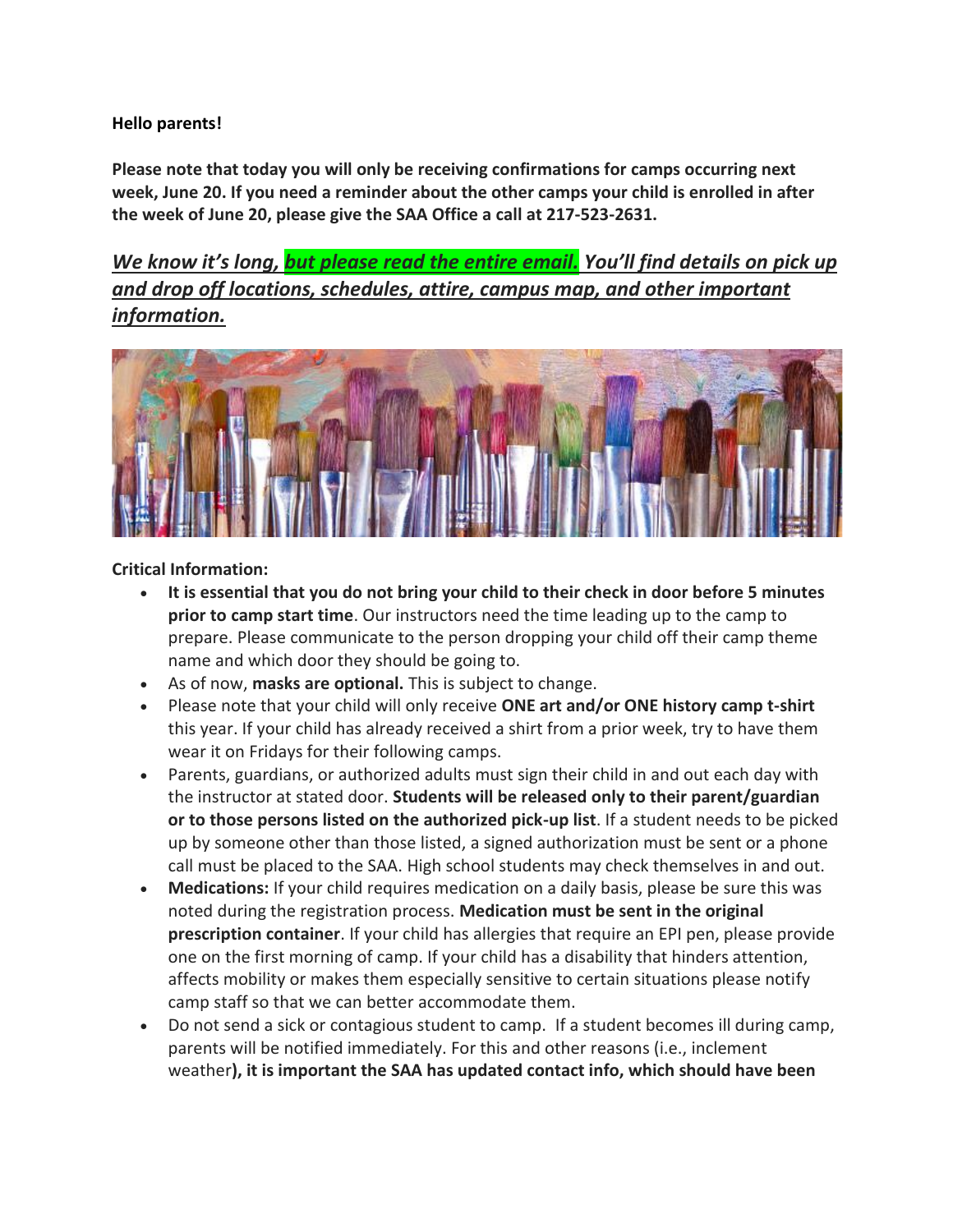**collected at the time of registration.** Campers can catch up on most projects, should they have to miss.

- Students are expected to be respectful and cooperative. The SAA reserves the right to withdraw a student from the session if it is necessary for the safety or well-being of the class. In this instance, there will be no refund of tuition.
- **Dress for Mess!** While many of our supplies may be washable, some are not. Campers should dress for mess. **Campers should wear closed-toe shoes** to protect themselves during activities. We don't want accidents to interrupt our art and history fun!
- **Glassblowing & Torchwork Attire –** Just like all other camps, please wear closed-toed shoes. Campers must also wear cotton clothing. The closer to **100% cotton**, the better. This is most crucial for their top. It is not as important for their pants/shorts to be cotton.
- **Each day, campers will be taking a snack break** and we recommend that you provide a healthy meal, snacks and/or drink for your child during this time. Some children are scheduled for a morning, as well as an afternoon camp. They are welcome to eat a packed lunch here during their break or can leave campus with an approved adult for lunch.
- Please be mindful of what your child leaves behind. We typically end the summer with **a HUGE lost and found pile** that is never claimed. Be sure your kiddo has all their belongings before leaving camp on Fridays. **Many projects are also left behind** and never picked up. Ask your child if they made anything that they don't have at home and come by the SAA to pick up any projects they didn't leave with on Friday. We really appreciate your help on this!

## **Camp Schedule:**

Half Day AM Schedule-Doors open at 8:55 AM (no earlier) and ends at Noon. Pack a snack. Half Day PM Schedule-Doors open at 1:25 PM (no earlier) and ends at 4:30 PM. Pack a snack.

## **Camp Locations and Check-In Changes:**

Your camper should be dropped off at the door of their corresponding studio. The map at the bottom of this email indicates where the five different check-in doors are located with blue stars.

**Plaster Sculpture AM,** 9 AM-Noon, taught by John Donaubauer, check in at Mixed Media Studio door in the courtyard of 700 N 4th St

**Stained Glass,** 9 AM-Noon, taught by Morgan Behnke, check in at south door of 815 N 5th St **Introduction to Metals**, 9 AM-Noon, taught by Meghan Tippy Reese, check in at south door of 815 N 5th St

**Functional Animal AM,** 9 AM-Noon, taught by Anne Logue, check in at Mixed Media Studio door in the courtyard of 700 N 4th St

**Digital Darkroom**, 9 AM-Noon, taught by John Muchow, check in at front door of 103 N 5th St (in downtown Springfield)

**World Celebrations AM,** 9AM-Noon, taught by Ashlynn Frey, check in at Condell Studio door in the courtyard of 700 N 4th St

**Wheelthrowing AM,** 9 AM-Noon, taught by Maggie Packman, check in at south door of 815 N 5th St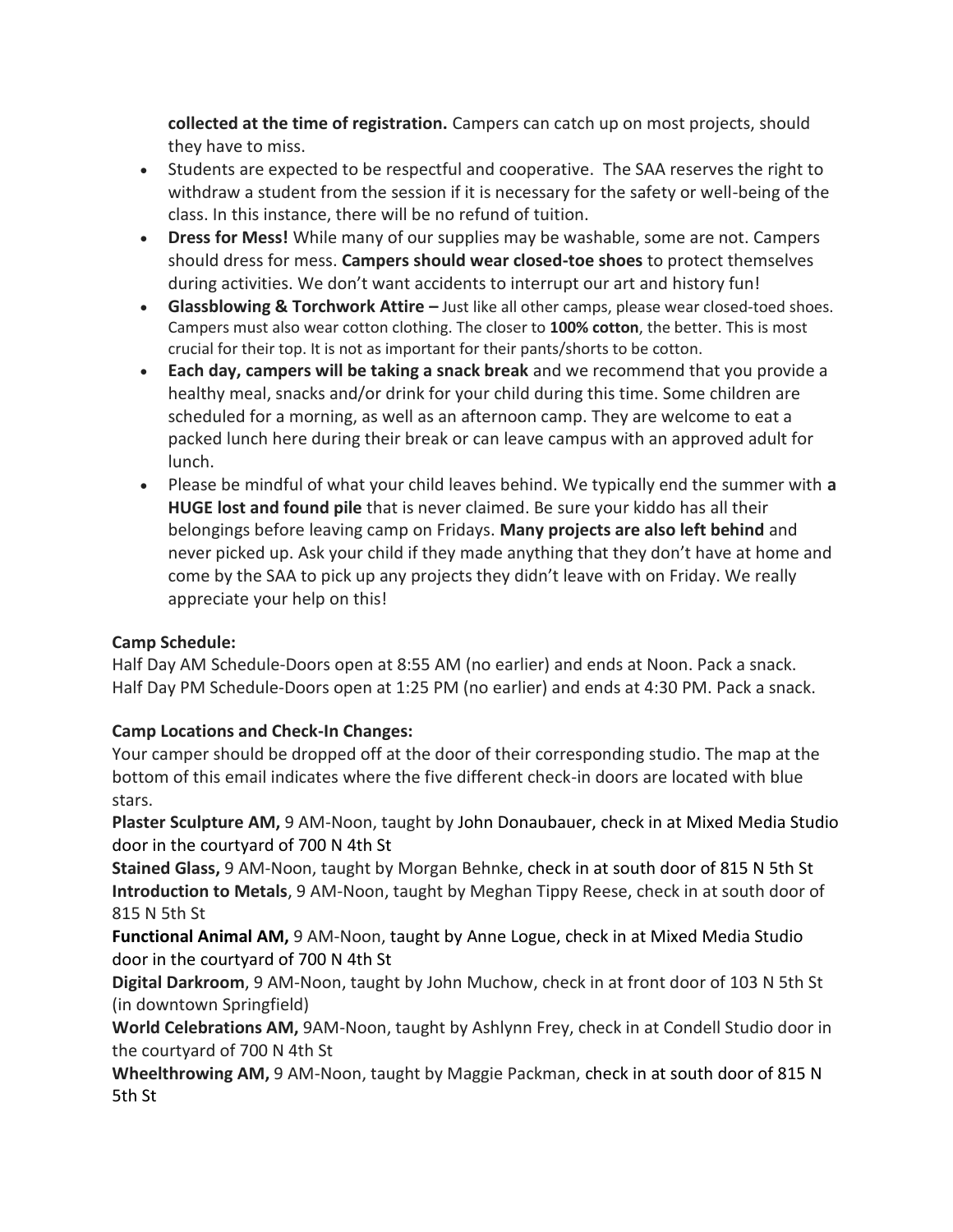Playing with the Past AM, 9 AM-Noon, taught by Justin DeLeary, check in at the front porch of Edwards Place at 700 N 4th St

**Social Storytelling: Animation Camp PM,** 1:30-4:30 PM, taught by Evelyn Davis-Walker and Kristy Woudstra, check in at front door of 103 N 5th St (in downtown Springfield)

**Torchwork,** 1:30-4:30 PM, taught by John Donaubauer, check in at south door of 815 N 5th St **Tropical Ceramics PM,** 1:30-4:30 PM, taught by Kortney Correa, check in at south door of 815 N 5th St

**Glass Fusing PM,** 1:30-4:30 PM, taught by Sara Livingston, check in at Mixed Media Studio door in the courtyard of 700 N 4th St

**Pat, Pat, Patterns,** 1:30-4:30 PM, taught by Kate Atkinson, check in at Mixed Media Studio door in the courtyard of 700 N 4th St

**Photography PM,** 1:30-4:30 PM, taught by Mario Clarke, check in at front door of 103 N 5th St (in downtown Springfield)

**Realistic Drawing PM,** 1:30-4:30 PM, taught by Michelle Smith, check in at front door of 103 N 5th St (in downtown Springfield)

**World Celebrations PM,** 1:30-4:30 PM, taught by Ashlynn Frey, check in at Condell Studio door in the courtyard of 700 N 4th St

**Playing with the Past PM**, 1:30-4:30 PM, taught by Justin DeLeary, check in at front porch of Edwards Place at 700 N 4th St

**See you soon!**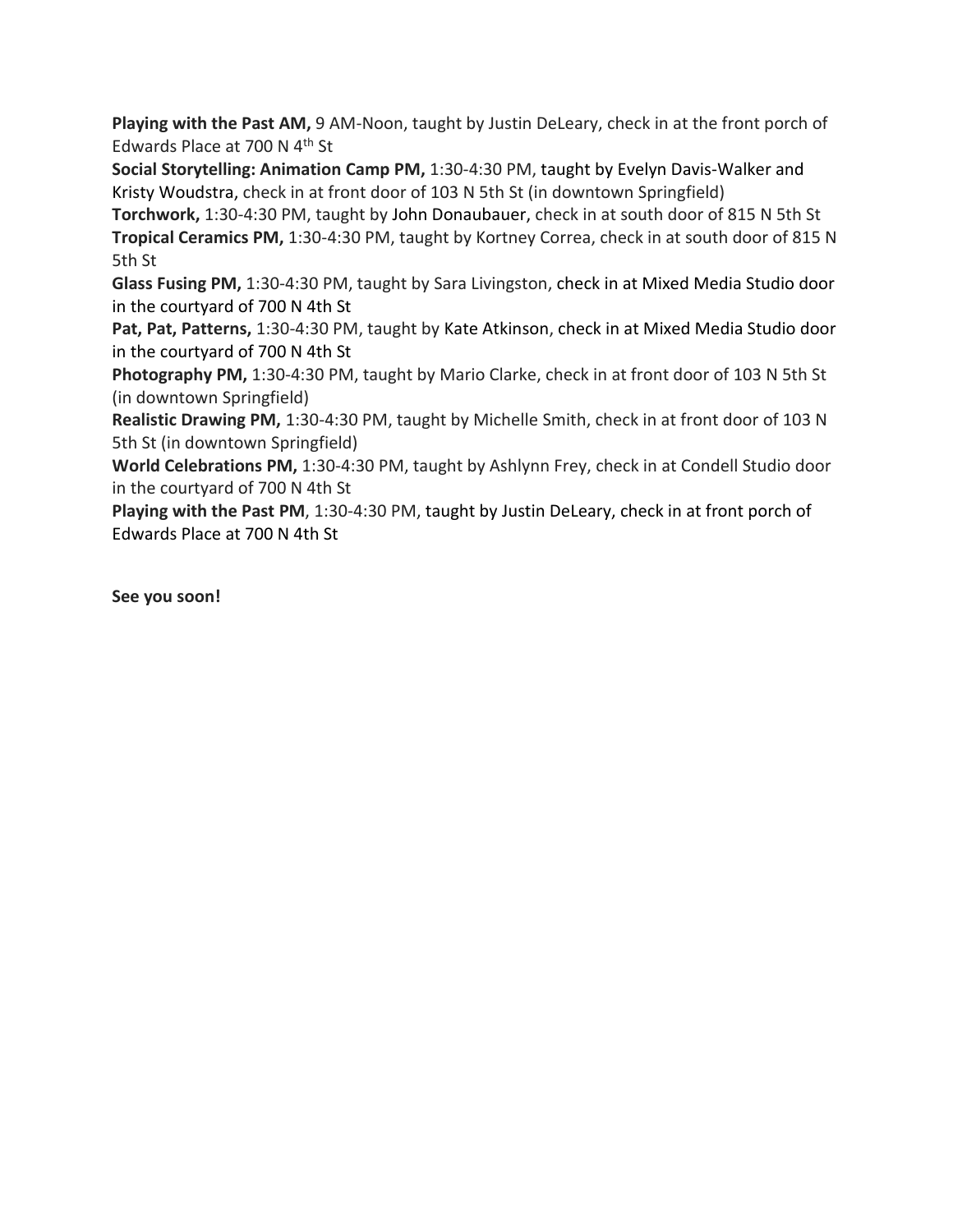